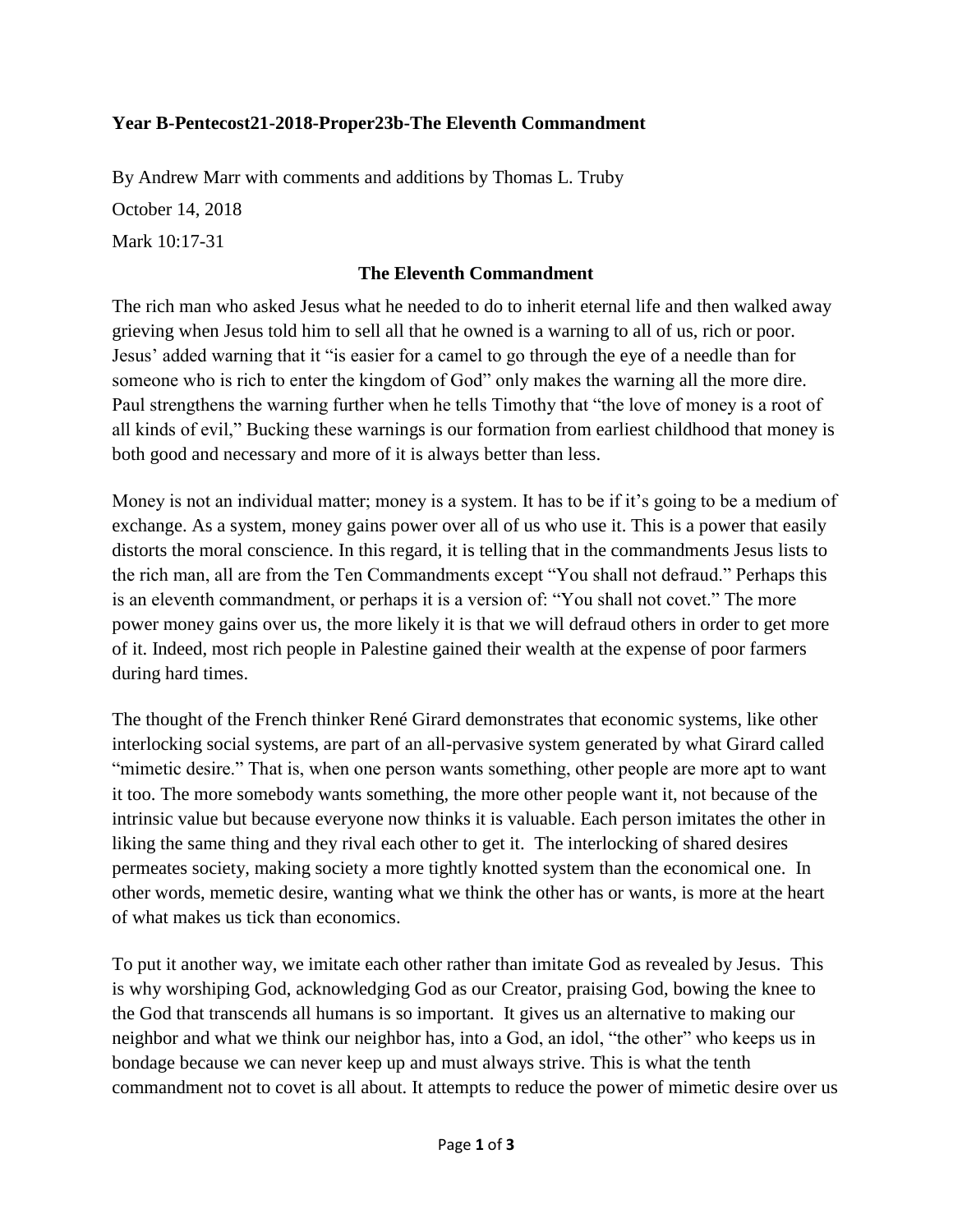by saying "don't desire what you think the other has." It will make your life more difficult, distort your capacity to love evenly and with righteousness, draw you into envy, rivalry and violence and separate you from community. So, desire instead, what God alone can give you.

Jesus' eleventh commandment deepens the tenth: you shall not steal what you covet because you have the social and economic power to do so. To ground all of this in the text and to demonstrate the tenderness of Jesus, I want to read this section of Mark to you again. As we tune in, Jesus has just recited the Ten Commandments and added one; the one Abbot Andrew calls "the 11<sup>th</sup> Commandment."

The man said to Jesus, "Teacher, I have kept all these since my youth," "Jesus, looking at him, loved him." That's the part I find so moving. Jesus knows that he thinks he has kept all the commandments, that he is sincere and earnest. But the man doesn't see how his wealth was gained through an economic system that privileged him and defrauded others. His not seeing this is the reason Jesus added his eleventh commandment which said, "You shall not defraud." Jesus wants to free him from the bondage he is under so he says, "You lack one thing; go, sell what you own, and give the money to the poor, and you will have treasure in heaven; then come, follow me." Jesus asks him to give his money back to the poor from whence it came. Then he will be a free man and ready to follow Jesus. The text goes on, "When he heard this, he was shocked and went away grieving, for he had many possessions." He does not recognize his own bondage.

I would like to add a thought here. When we first discover the way our wealth is often acquired through another's poverty and this is set into the systems of this world to which we are beholden, do we too grieve and walk away? It is a hard pill to swallow. I think grieving here is an appropriate response. It takes time for the huge truth of this to soak in and for us to decide that we want to let go of some or all of our wealth and discover the joy of sharing it. St. Francis of Assisi would be a good example of one who did this quite literally. Maybe at a later date this man came back to Jesus ready to change his life and become a Jesus' follower.

Back to Abbot Andrew who writes, "Coveting is not a vice only for the rich. I am among those who are seriously offended by what some preachers call 'the Prosperity Gospel,' which seems to contradict Jesus' words to the Rich Man."

The "Prosperity Gospel" is the belief that if you sign up as a Christian, God will reward you with prosperity and you will move from being poor to being rich. So become a Christian and get rich. The preachers who preach this luxuriate in expensive lifestyles, thereby showing their people how being their kind of Christian makes you rich. After all, you have to model it.

Again, here is how it works mimetically. Through mimetic desire other people tell me and show me what to desire. In the case of the "Prosperity Gospel," rich people model "the good life" to